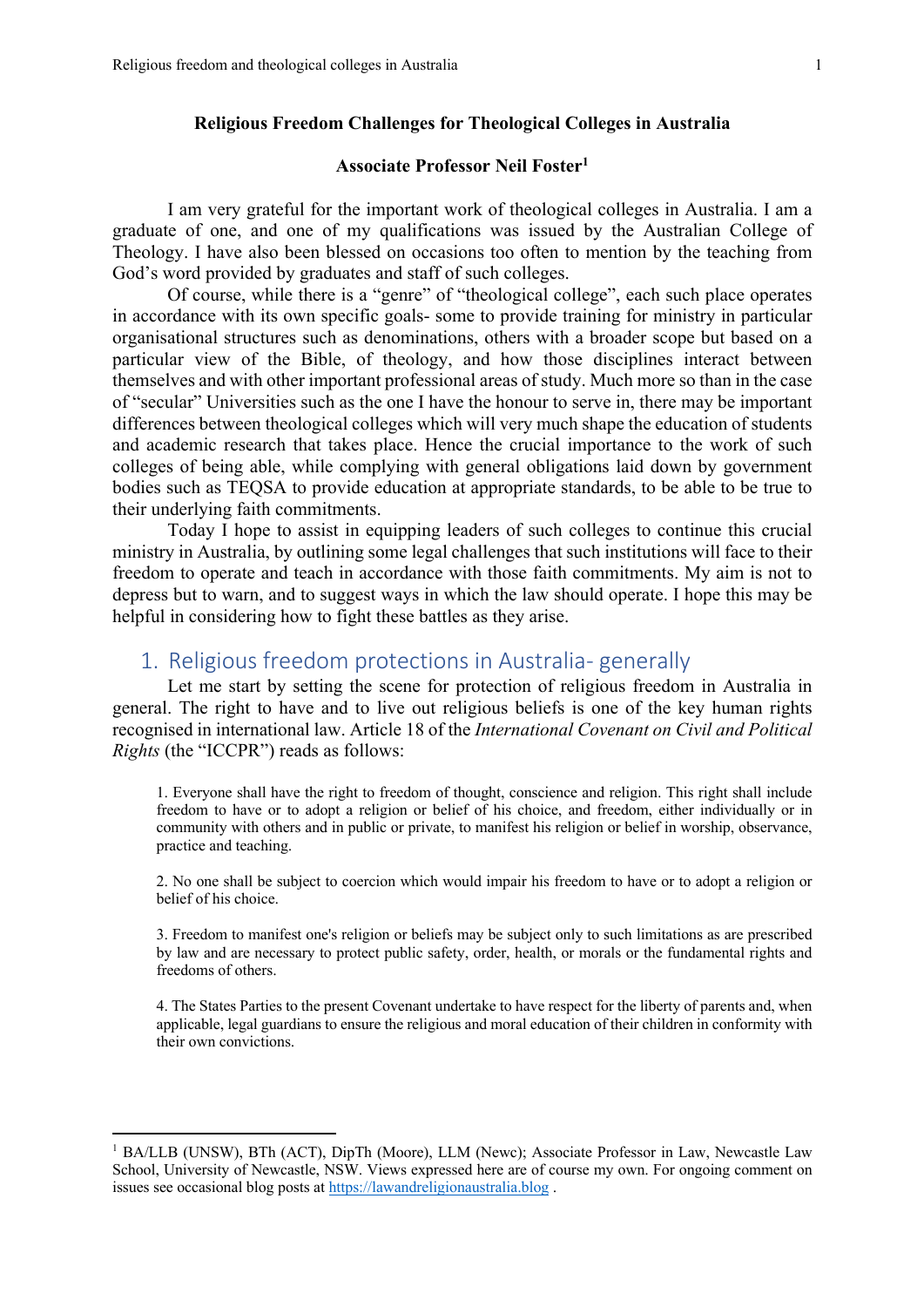These are very important principles, but they are not directly enforceable under Australia law. They need to be implemented by domestic law, and so far, this has only been done in fairly patchy way.

One thing we don't have in Australia, which most other Western countries have, is a general protection of religious freedom which will over-ride other laws. In the USA of course there is protection provided by the First Amendment to their Constitution for "free exercise" of religion. In Canada their constitution contains general human rights protections, which include religious freedom, and similar laws are in place in the UK and in Europe.

Here we have one general provision in our Federal Constitution, s 116, but it is quite limited.

### **Commonwealth not to legislate in respect of religion**

116 The Commonwealth shall not make any law for establishing any religion, or for imposing any religious observance, or for prohibiting the free exercise of any religion, and no religious test shall be required as a qualification for any office or public trust under the Commonwealth.

This provision doesn't apply to State Parliaments, only to the Commonwealth Parliament (and probably, though there is some debate on this, to the Territory Parliaments), and it has been interpreted fairly narrowly by the courts on the few occasions when it has been relied on.

Perhaps surprisingly, however, a key aspect of protection of religious freedom in Australia comes from laws governing discrimination. Laws around Australia are in place to prohibit detrimental decisions in various areas of life being made on irrelevant grounds against people who share particular characteristics. The first set of laws of this sort dealt with race discrimination. But there are laws forbidding discrimination on other grounds, including sex, and sexual orientation, and gender identity.

There are two ways discrimination laws have an impact on religious freedom. *One* is that many such laws around the country **prohibit discrimination against someone on the grounds of their religious belief**. Those can be helpful in allowing Christians to express their faith without being subjected to being fired or refused service or otherwise being subjected to some form of detriment. Some of you will operate theological colleges in jurisdictions where such laws are in place. But there are no such general laws of this sort in NSW, or South Australia, or at the federal level.

The *second* way that discrimination laws can impact religious freedom, however, is where such laws forbid behaviour that religious beliefs might support. To take one obvious example, many Christians believe that the import of the Bible's teaching is that women ought not to be priests or pastors. Yet we have a general law forbidding sex discrimination. The way this is dealt with is that both in federal and state laws there are what I like to call **"balancing clauses",** which provide that a religious group such as the Roman Catholic Church does not commit unlawful discrimination when it refuses to ordain a woman as a priest.2

Another possible avenue for protection of religious freedom may lie in local laws at a State or Territory level which provide for a general human rights "charter". These are currently to be found the Australian Capital Territory, Victoria and Queensland- the *Human Rights Act* 2004 (ACT)3 s 14, the *Charter of Human Rights and Responsibilities Act* 2006 (Vic) s 14, and the *Human Rights Act* 2019 (Qld), s 20. Yet while each of these Acts assures us that there is a right to religious freedom, in terms very similar to those used in the ICCPR quoted above, they also have clauses which allow over-ride of this right in terms which are much broader than the

<sup>2</sup> See *Sex Discrimination Act* 1984 (Cth) s 37; *Anti-Discrimination Act* 1977 (NSW) s 56.

<sup>&</sup>lt;sup>3</sup> At the risk of confusion in this "Australian College of Theology" conference, I will use "ACT" in this paper to refer to the capital territory!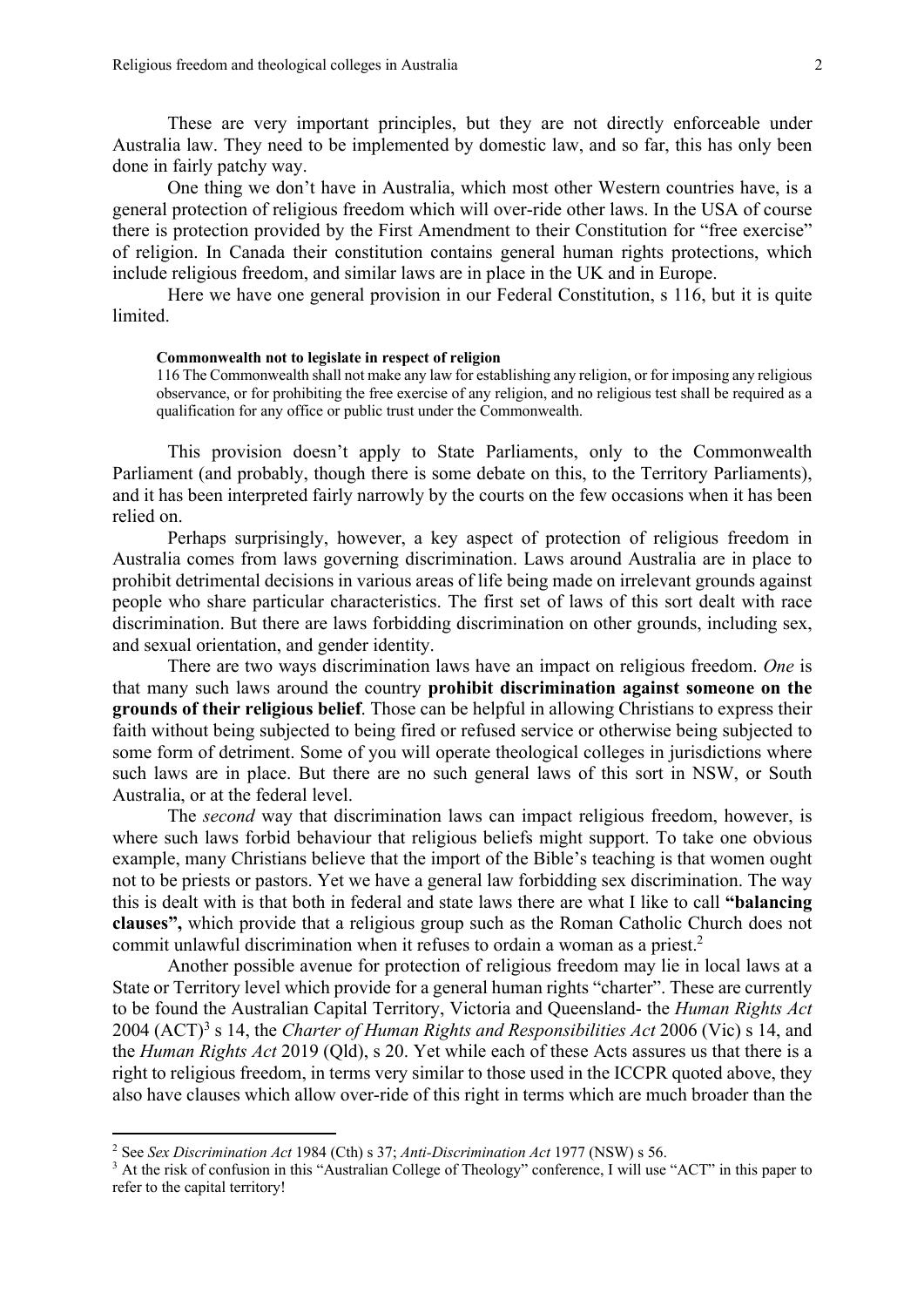ICCPR. In any event, the reach of these laws is somewhat limited, as they do not provide the ability to over-ride Parliamentary laws (and this, I think, is generally a good thing.)

# 2. Religious freedom protections and theological colleges, today

We turn, then, to the current protections provided for theological colleges. Before we do, let me set out some circumstances where protections might be needed. It is just a mark of where our culture is now that some of these examples will involve differences between classical Biblical sexual morality and current accepted behaviour. But others will involve religious difference. Not all theological colleges will make decisions in this area in the same way. But I want to highlight issues that will arise for many.

- (i) There may be a challenge involving staffing.
	- a. A member of the academic staff with responsibility for teaching the truths of the faith, may conclude that they can no longer affirm one of the elements of the college's doctrinal statement.
	- b. Or such a member may have entered into a de facto relationship with someone of the opposite sex, contrary to the teaching of the Bible that sexual activity should be reserved for marriage.
	- c. Or a member of academic staff may have entered into a same-sex relationship or marriage, or announced that they are in fact a new gender which does not match their biological sex.
	- d. One of the above may be true of someone in an administrative position, either public-facing (such as a receptionist) or behind the scenes (say a maintenance officer or cleaner.)
- (ii) There may be a challenge involving students.
	- a. The college, in the interests of assessing a student's capacity for ongoing ministry, might expect that students agree to a behaviour code affirming that sexual activity and identity issues are to conform to Biblical standards.
	- b. Or a student may decide in the midst of their studies that they disagree with a fundamental part of the college's doctrinal basis.
- (iii) There may be a challenge involving government funding. Government may decide that they will not provide financial support for students to study at an institution which cannot affirm the acceptability of homosexual activity or gender transition. Or there may be a decision to withdraw accreditation as a recognised tertiary education provider on similar grounds.

A number of these examples would give rise to possible actions by the persons affected under discrimination laws. Let me review some of protections provided at the moment.

Some of these issues will involve a possible breach of laws relating to sex discrimination. There are general prohibitions on this kind of discrimination at both State and Federal levels. I will confine my detailed remarks, in the interests of time, mostly to NSW at this point, though I do want later to discuss the law in Victoria and the ACT.

In NSW we have the *Anti-Discrimination Act* 1977. But, somewhat oddly, many prohibitions under this Act do not apply at all to "private educational authorities", which will probably include all theological colleges. <sup>4</sup> The definition in s 4(1) is:

<sup>&</sup>lt;sup>4</sup> See the exemptions applying to "private educational authorities" in relation to discrimination in provision of Education to students on the grounds of sex (s  $31A(3)(a)$ ), transgender grounds (s  $38K(3)$ ), marital or domestic status (s 46A(3)), disability (s 49L(3)(a)), homosexuality (s 49ZO(3)), and age (s 49ZYL(3)(b)). In addition, such authorities are also exempt from the prohibition against employment discrimination on the grounds of homosexuality (s  $49ZH(3)(c)$ ), transgender grounds (s  $38C(3)(c)$ ), sex (s  $25(3)(c)$ ), disability (s  $49D(3)(c)$ ), and marital or domestic status (s  $40(3)(c)$ ).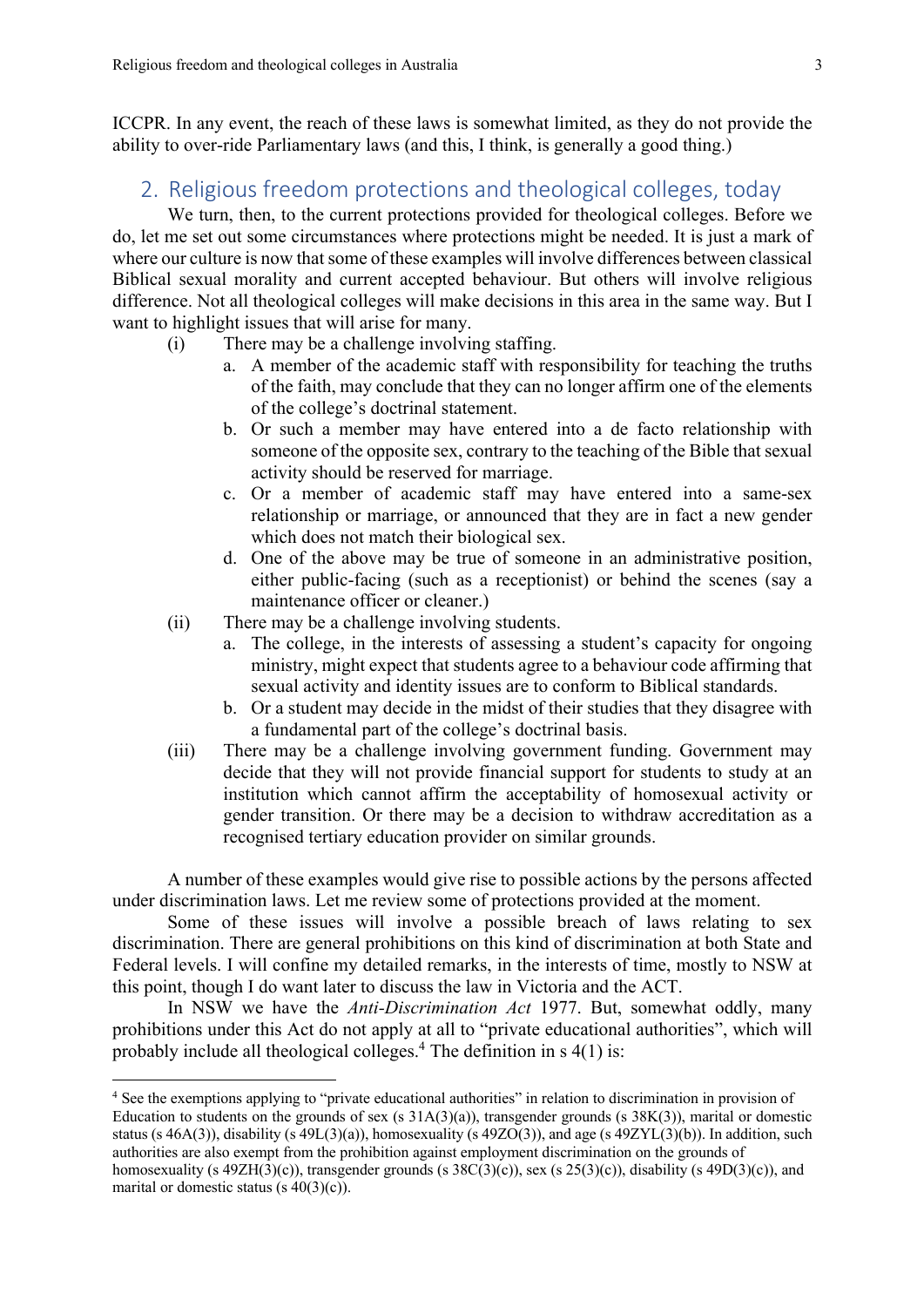**"private educational authority"** means a person or body administering a school, college, university or other institution at which education or training is provided, not being--

(a) a school, college, university or other institution established under the *Education Act 1990* (by the Minister administering that Act), the *Technical and Further Education Commission Act 1990* or an Act of incorporation of a university, or

(b) an agricultural college administered by the Minister for Agriculture.

However, it seems fairly clear that similar prohibitions under federal law, the *Sex Discrimination Act* 1984 (Cth) ("the SDA"), **would** be applicable to NSW theological colleges.5 Obligations not to discriminate on various grounds are imposed under s 20 of the SDA on "educational authorities", defined as follows in s 4(1) of that Act:

*"educational authority"* means a body or person administering an educational institution. *"educational institution"* means a school, college, university or other institution at which education or training is provided.

Under s 21 discrimination in relation to education provided to students is forbidden, where decisions are made on the grounds of sex, sexual orientation, gender identity, intersex status, marital or relationship status, pregnancy or potential pregnancy, or breastfeeding. There is also a general prohibition on making decisions on the same grounds in the area of employment or engagement of contractors, under ss 14 and 16.

However, the SDA ss 37 and 38 provide clauses which balance out the right of students and staff not to be discriminated against, with the right of theological colleges to operate in accordance with their religious commitments.6

#### **Religious bodies**

37 (1) Nothing in Division 1 or 2 affects:

 (a) the ordination or appointment of priests, ministers of religion or members of any religious order;

 (b) the training or education of persons seeking ordination or appointment as priests, ministers of religion or members of a religious order;

 (c) the selection or appointment of persons to perform duties or functions for the purposes of or in connection with, or otherwise to participate in, any religious observance or practice; or

 (d) any other act or practice of a body established for religious purposes, being an act or practice that conforms to the doctrines, tenets or beliefs of that religion or is necessary to avoid injury to the religious susceptibilities of adherents of that religion…7

#### **Educational institutions established for religious purposes**

38 (1) Nothing in paragraph  $14(1)(a)$  or (b) or  $14(2)(c)$  renders it unlawful for a person to discriminate against another person on the ground of the other person's sex, sexual orientation, gender identity,marital or relationship status or pregnancy in connection with employment as a member of the staff of an educational institution that is conducted in accordance with the doctrines, tenets, beliefs or teachings of a particular religion or creed, if the first-mentioned person so discriminates in good faith in order to avoid injury to the religious susceptibilities of adherents of that religion or creed.

 (2) Nothing in paragraph 16(b) renders it unlawful for a person to discriminate against another person on the ground of the other person's sex, sexual orientation, gender identity, marital or

<sup>&</sup>lt;sup>5</sup> Even if NSW law could be read as providing an implied right to NSW colleges not to comply with discrimination law, under s 109 of the Constitution Commonwealth law would prevail.

<sup>&</sup>lt;sup>6</sup> For my comment as to why I prefer to call these "balancing clauses" rather than "exceptions" or "exemptions", see N Foster, "Freedom of Religion and Balancing Clauses in Discrimination Legislation" (2016) 5 *Oxford Journal of Law and Religion* 385-430.

<sup>&</sup>lt;sup>7</sup> Section 37(2) says that the rights under s 37(1) do not apply in relation to the provision of Commonwealthfunded aged care; but as this is not directly relevant to theological colleges, I have omitted this.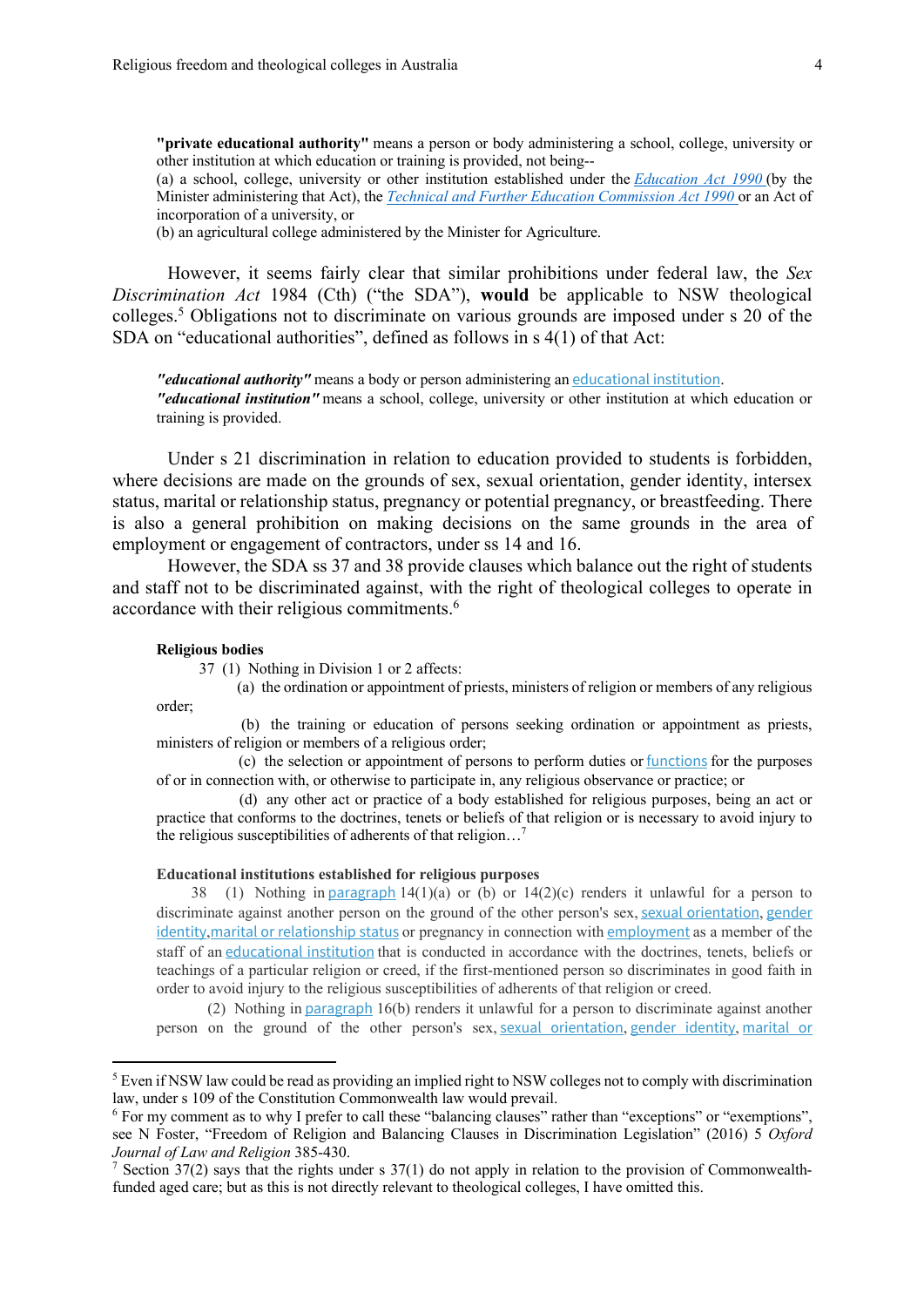relationship status or pregnancy in connection with a position as a contract worker that involves the doing of work in an educational institution that is conducted in accordance with the doctrines, tenets, beliefs or teachings of a particular religion or creed, if the first-mentioned person so discriminates in good faith in order to avoid injury to the religious susceptibilities of adherents of that religion or creed.

 (3) Nothing in section 21 renders it unlawful for a person to discriminate against another person on the ground of the other person's sexual orientation, gender identity, marital or relationship status or pregnancy in connection with the provision of education or training by an educational institution that is conducted in accordance with the doctrines, tenets, beliefs or teachings of a particular religion or creed, if the first-mentioned person so discriminates in good faith in order to avoid injury to the religious susceptibilities of adherents of that religion or creed.

In broad terms, the areas which will provide freedom of religion for theological colleges here are:

- Under  $s \frac{37(1)}{b}$ , decisions made in the "training or education of persons" seeking ordination or appointment as priests, ministers of religion or members of a religious order" cannot be challenged under the Act. This will be particularly applicable to either a denominational college training ministers for the denomination, or where a generalist college regularly supplies training as such for churches.
- Under  $s \frac{37(1)}{c}$ , selecting persons for "any religious observance or practice" would probably include decisions such as who leads (or preaches) at a regular "chapel" service or the like.
- Under  $s \frac{37(1)}{d}$  there is a broadly framed freedom in relation to "any other act" or practice of a body established for religious purposes", so long as this is "an act or practice that conforms to the doctrines, tenets or beliefs of that religion or is necessary to avoid injury to the religious susceptibilities of adherents of that religion".
- There are then specific protections provided under s 38 for "an educational institution that is conducted in accordance with the doctrines, tenets, beliefs or teachings of a particular religion or creed", in relation to engagement of employees and contractors, and the provision of education to students.

There is an unresolved question (at least to my mind) as to why we have what at first glance seem to be duplicate protections provided under sections 37(1)(d) and 38. After all, isn't an "educational institution conducted in accordance with the doctrines, tenets, beliefs or teachings of a particular religion or creed", also a "body established for religious purposes"? When we drill down to the details, however, there are some differences.

One explanation may be that a "faith-based school" may be "conducted in accordance with the doctrines, tenets, beliefs or teachings of a particular religion or creed" (s 38) but not actually be currently operated by "a body established for religious purposes" (s 37). So, s 38 may protect a school where its governing documents require it to confirm to Christian or Muslim principles, for example, even though the current board do not share those principles.

Are the protections provided by s 38 less than those provided by s 37? Table 1 suggests that they are, slightly.

| Area of operation | <b>Section 37 SDA</b>                                                                                   | <b>Section 38 SDA</b>                                   |
|-------------------|---------------------------------------------------------------------------------------------------------|---------------------------------------------------------|
| Applies to        |                                                                                                         | "any other act or practice" of Decisions in relation to |
|                   | the religious group                                                                                     | employees, contractors and<br>students                  |
|                   | Which type of discrimination $\vert$ "Nothing in Division 1 or 2" $\vert$ Decisions protected are those |                                                         |
| is excluded?      | will apply; ie discrimination   based on                                                                |                                                         |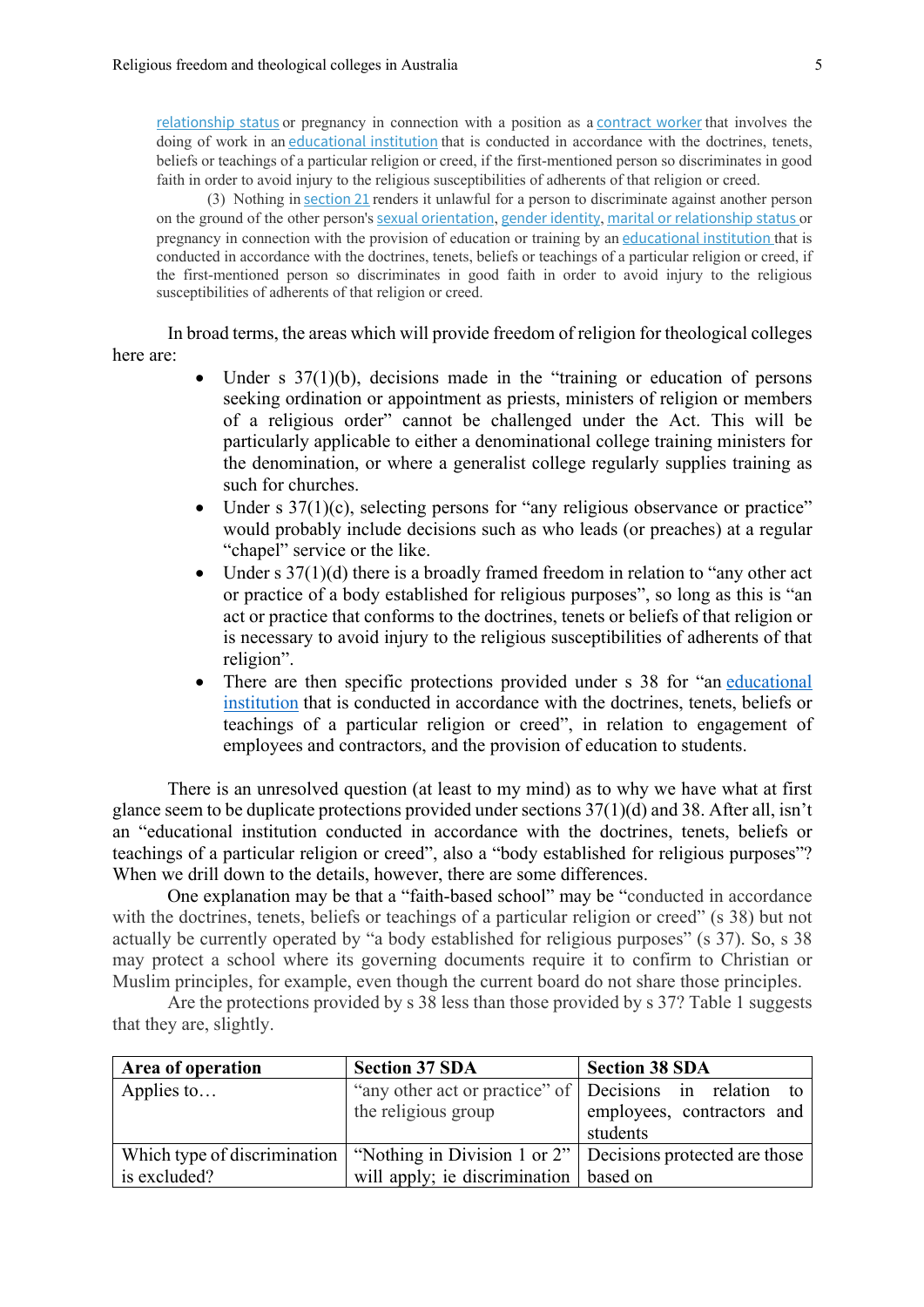|                           | based on all the prohibited    | 1.<br>sex,                     |
|---------------------------|--------------------------------|--------------------------------|
|                           | grounds                        | 2.<br>sexual orientation,      |
|                           | 1.<br><b>Sex</b>               | 3.<br>gender identity.         |
|                           | 2.<br>sexual orientation,      | 4.<br>marital<br><sub>or</sub> |
|                           | 3.<br>gender identity,         | relationship status or         |
|                           | 4.<br>intersex status,         | 5.<br>pregnancy                |
|                           | 5.<br>marital<br>or            |                                |
|                           | relationship status,           |                                |
|                           | 6.<br>pregnancy<br><b>or</b>   |                                |
|                           | potential pregnancy,           |                                |
|                           | 7.<br>breastfeeding or         |                                |
|                           | 8.<br>family                   |                                |
|                           | responsibilities. <sup>8</sup> |                                |
| To what religious grounds | To "an act or practice that    | To "discriminaterial" in good  |
| does the exemption apply? | conforms to the doctrines,     | faith in order to avoid injury |
|                           | tenets or beliefs of that      | the<br>religious<br>to         |
|                           | religion or is necessary to    | susceptibilities of adherents  |
|                           | avoid injury to the religious  | of that religion or creed"     |
|                           | susceptibilities of adherents  |                                |
|                           | of that religion"              |                                |

Table 1- difference between protections provided by sections 37 and 38, SDA.

The result of this comparison is that it does seem that the s 38 protections are not quite as extensive as those under s 37. This seems to have suggested to some that s 37(1)(d) may be seen to be not available to educational institutions. But this view is not persuasive. Section 37 contains no explicit indication that it is intended to operate completely separately from s 38, and such would have been easy to add.

In particular, a theological college that was actually conducted by a religious body could legitimately argue that it should be entitled to the full range of protections under s 37, since the s 38 lesser protections are only intended to be used by institutions which are only "historically" religious, in the situation noted above where the current management of the school does not share the religious beliefs on which the school is intended to operate. (This would give s 38 genuine work to do, as otherwise it could be argued that it would be otiose.)

It is worth noting that the view that both sections are applicable to educational institutions conducted on religious grounds by religious bodies, seems to lie behind amendments which were introduced into Federal Parliament by Ms Sharkie (Independent) during the debate on the *Religious Discrimination Bill* and cognate legislation.<sup>9</sup>

So these provisions will provide some protection for theological colleges applying their faith commitments. Interestingly there seem to be no reported cases where these precise provisions have been considered. But there are two important decisions on similar laws which illustrate both how they might operate, and the possible limits that might be placed on their protection.

<sup>8</sup> Items in bold are not duplicated in s 38.

<sup>9</sup> See Ms Sharkie's amendment to the SDA, moved in the course of debate on the *Human Rights Legislation Amendment Bill* 2021 in the House of Representatives on 10 Feb 2022 (though recorded in the Hansard for 9 Feb 2022 as the debate took place after midnight): *House of Representatives Hansard Wed 9 February 2022*, at 280. The amendment repealed s 38(3) of the SDA and at the same time amended s 37 to make it clear that a religious school could not rely on s 37 once the relevant provision of s 38 had been removed. The amendment was notable in that it passed the House without the official support of the government, 5 members of the government crossing the floor. But as noted previously, the amended package of legislation of which this was a part did not pass the Senate prior to the prorogation of Parliament for the 2022 election.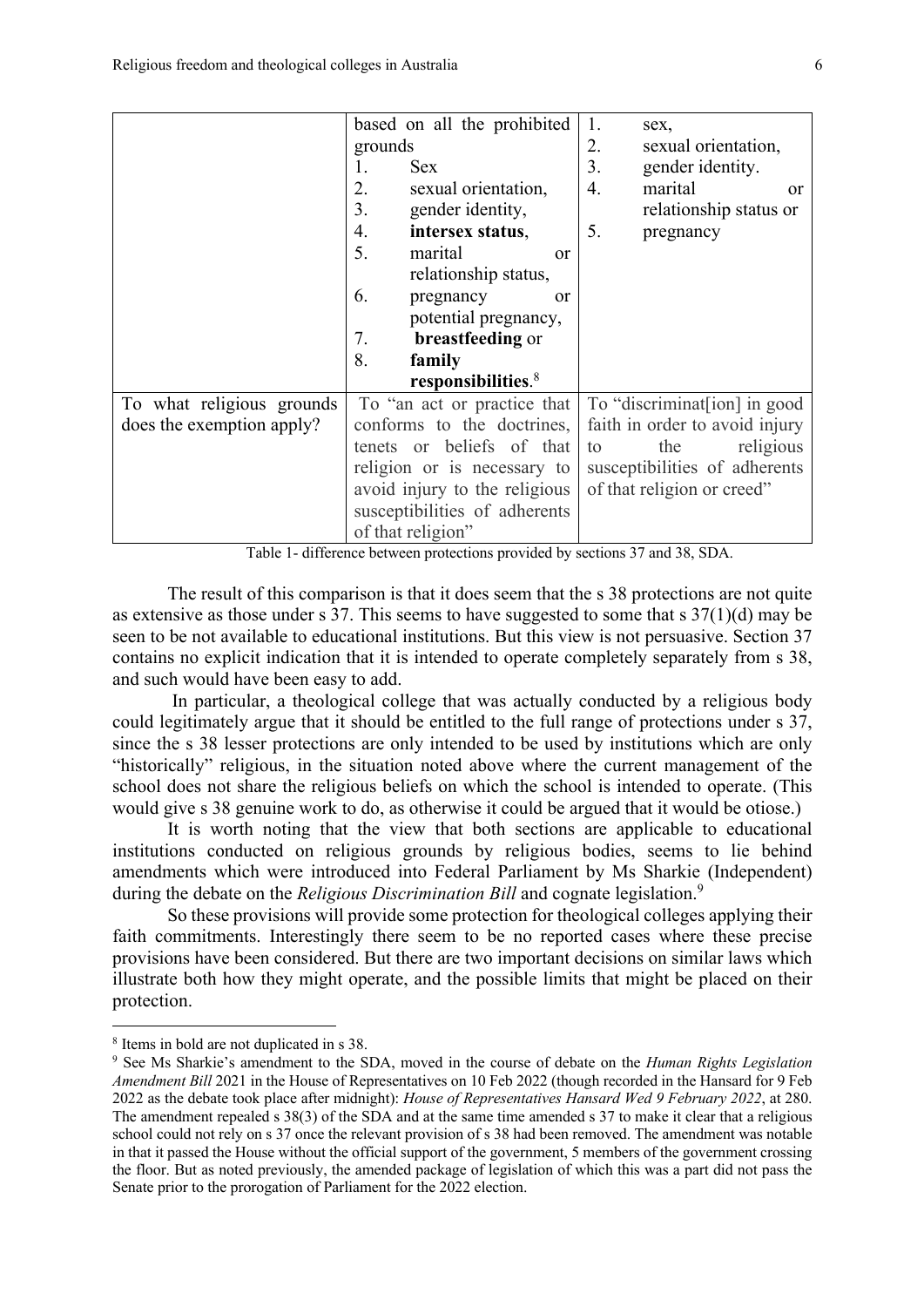I mention these briefly.10 In *OV & OW v Members of the Board of the Wesley Mission Council* [2010] NSWCA 155 (6 July 2010) a same-sex couple had approached the Wesley Mission Council to be accepted as possible foster parents for children in need. The Mission had a policy based on its religious commitments that it would only place children with a heterosexual couple. They were sued for "sexual orientation" discrimination, but in the end were able to successfully show that their policy fell within the balancing clause in s 56 of the NSW ADA. The Tribunal which ultimately determined the matter<sup>11</sup> found that the refusal to entertain the claimant's application 'conform[ed] to the doctrines of [the] religion' and that to not allow homosexual foster carers was 'necessary to avoid injury to the religious susceptibilities of the adherents of that religion'.

While this was a sensible outcome, the course of the litigation illustrates one problematic aspect of these sort of provisions. At first instance the lower level of the Tribunal had ruled that the Mission could not demonstrate that its views on the Bible's teaching on marriage and sex were part of its "doctrines", and hence could not be used to excuse its decision. This was connected with a decision that any relevant doctrines had to be those shared by the whole of the denomination the Mission was attached to (the Uniting Church of Australia). Thankfully the NSW Court of Appeal overturned those initial views and held that the relevant doctrines were those actually held by the Mission itself (which was independent to a large extent from the denomination). This approach meant that the later Tribunal panel was able to rule that that the word "doctrine" was broad enough to encompass, not just formal doctrinal pronouncements such as the Nicene Creed, but effectively whatever was commonly taught or advocated by a body, and included "moral" as well as "religious" principles.

While this was a good outcome, there was a more problematic decision handed down in Victoria. In *Christian Youth Camps Limited v Cobaw Community Health Service Limited* [2014] VSCA 75 (16 April 2014) a campsite run by an organisation connected to the Christian Brethren had been asked to provide accommodation for an event which was said to be aimed at affirming same-sex attraction to a group of young people. When the CYC people declined to accept the booking, saying that it was contrary to their religious commitments to support this message, the organisation was sued for sexual orientation discrimination.

CYC were held liable by a Tribunal and ordered to pay damages of \$5000. Their appeal was rejected, though by a 2-1 decision where a strong dissent was given by one of the appeal judges, Redlich J. The CYC was held not to be a "body established for religious purposes" for the purposes of a defence under s 75 of the then-applicable legislation, the *Equal Opportunity Act* 1995 (Vic). The majority also ruled that even if it were such a body, its decision not to allow a booking here was not required by its "doctrines". Maxwell P in the majority He accepted the reasoning of Judge Hampel in the Tribunal, who had adopted the submission of a theological expert that "doctrines" of the Christian faith were to be confined to matters dealt with in the historic Creeds, none of which mentioned sexual relationships.<sup>12</sup> This is clearly far too narrow a view. The majority decision also fails to deal with the question whether an organization can be seen to be providing support for a particular *viewpoint* which has been announced when a booking is made.

Application of balancing clauses to "religious groups", then, will partly depend on which organizations are allowed to count as "religious", and also on which of their religious beliefs are allowed to count as "doctrines". Even if, as the court here says, refusal to support a message about the "normality" of homosexuality is itself directly discriminatory, the proper

 $10$  For more detailed analysis of these and other cases from overseas, see Foster (2016) above n 6.

<sup>&</sup>lt;sup>11</sup> *OW & OV v Members of the Board of the Wesley Mission Council* [2010] NSWADT 293 (10 December 2010).

<sup>&</sup>lt;sup>12</sup> Christian Youth Camps Limited v Cobaw Community Health Service Limited [2014] VSCA 75 at [276]-[277].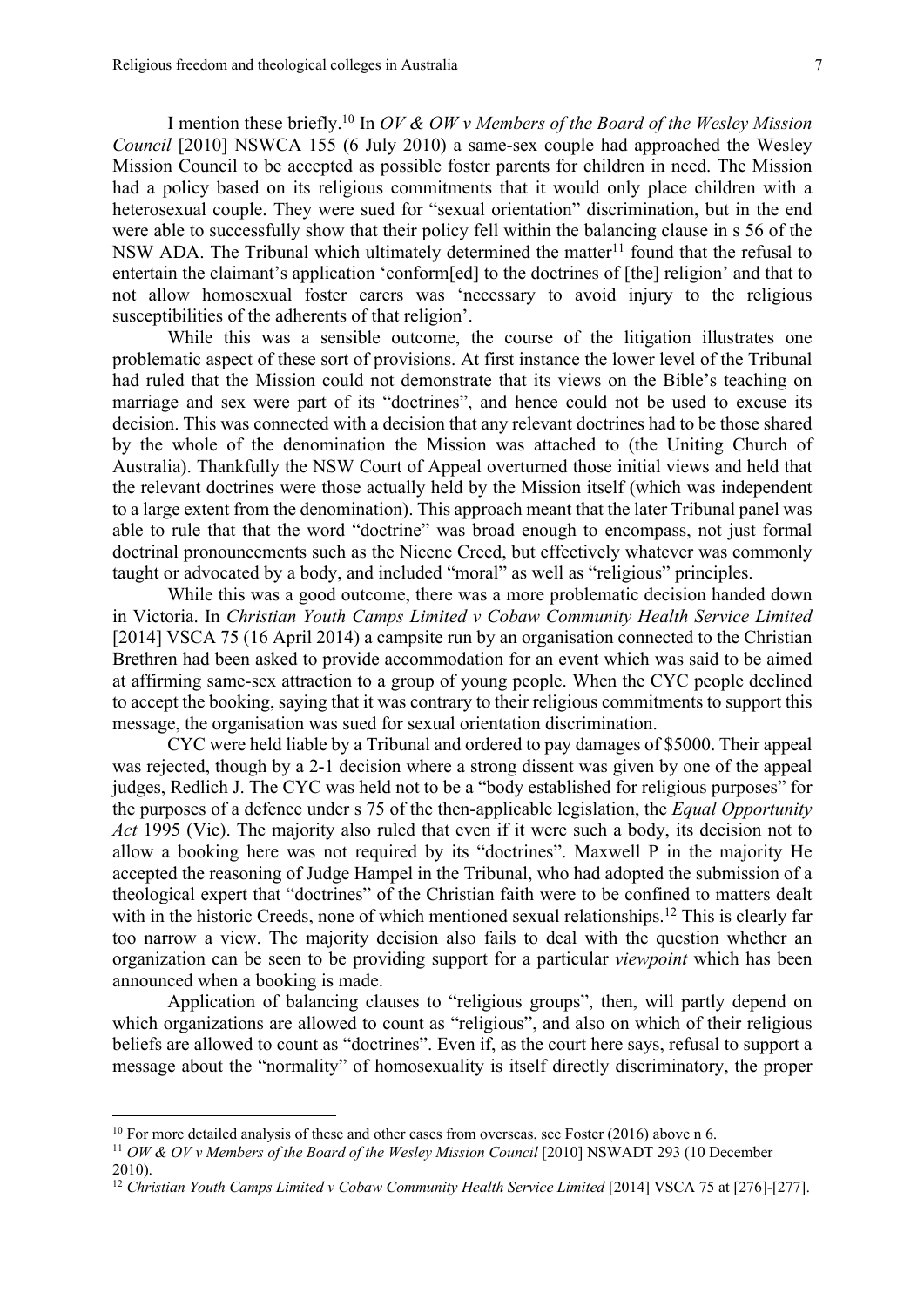application of the balancing clause here should in my view have allowed CYC to use their objection to that **message** as a reason not to provide the relevant service.

While there seems to be a clash between the approaches of the appellate courts in the two different States, unfortunately the High Court of Australia declined special leave to appeal.13 Under the current law, then, it would seem to be wise for religious bodies to be as clear as possible that their "doctrines" include the teaching of the Bible on issues of sexual morality and sexual identity.

The situation here becomes even more difficult when we consider the law as it now stands in Victoria under its *Equal Opportunity Act* 2010 (Vic) ("EOA"). There were a number of important changes made to the "balancing clauses" in Victoria by the *Equal Opportunity (Religious Exceptions) Amendment Act* 2021 (Vic), significant parts of which came into force this week, on 14 June 2022.14

The precise interpretation of some of these provisions may not be clear until we have seen some cases on them. But in broad terms the legislation replicates the pattern noted above set up by sections 37 and 38 of the SDA- it deals with "religious bodies" (under sections 82 and 82A), and then it provide for similar rules in relation to a "person or body, including a religious body, that establishes, directs, controls, administers or is an educational institution that is, or is to be, conducted in accordance with religious doctrines, beliefs or principles" (sections 83 and 83A). So, it seems to account for entities where the governing body is committed to acting on religious principles, and also for schools or tertiary institutions where the principles of the body are designed to be religious, even if the governing entity may not themselves be so committed.

In general, it seems to me that theological colleges will be places that are clearly "religious bodies", and so I will confine my comments to sections 82 and 82A. As with s 38 of the SDA, I think sections 83 and 83A are mainly relevant to institutions that are only "historically" religious, and I suspect there are few if any theological colleges that are in that category.

The main impacts of the new sections 82 and 82A are to make it harder to run a theological college on principles drawn from a religious world view.

- 1. Section 82 deals with issues other than staffing decisions; so this will relate to student matters and (perhaps) what is taught in courses. Section 82(1) replicates the general permissions given in s  $37(1)(a)$ -(c) of the SDA by exempting issues relating to training and ordination of ministers of religion from the prohibitions in Part 4 of the EOA. However, when we come to the more general operation of the college, we find in s 82(2) that
	- Staffing decisions have to be considered separately under s 82A;
	- While there is a broad exemption for "anything done...on the basis of a person's religious belief or activity, sex, sexual orientation, lawful sexual activity, marital status, parental status or gender identity", where this "(a) conforms with the doctrines, beliefs or principles of the religious body's religion; or (b) is reasonably necessary to avoid injury to the religious sensitivities of adherents of the religious body's religion";
	- this is subject to that thing being "reasonable and proportionate in the circumstances".
- 2. In relation to staffing decisions, religious bodies may not under s 82A of the amended *EOA* make these decisions based on whether or not the staff member agrees with fundamental **moral** values being taught by the body or school; the grounds on which a staff member can be hired or fired are limited to "religious belief" **alone** (and it seems from the way this is worded, to mean that this will apply even to someone hired as a

<sup>13</sup> See my discussion of the High Court's refusal of special leave to appeal in the *CYC v Cobaw* litigation, Neil J Foster 'High Court of Australia declines leave to appeal CYC v Cobaw' (2014), at http://works.bepress.com/neil\_foster/89.

 $14$  For my comments on the legislation as it was being debated, which are still valid as it went through Parliament unamended, see https://lawandreligionaustralia.blog/2021/10/28/victorian-religious-exceptions-amendment-billintroduced/ (Oct 28, 2021).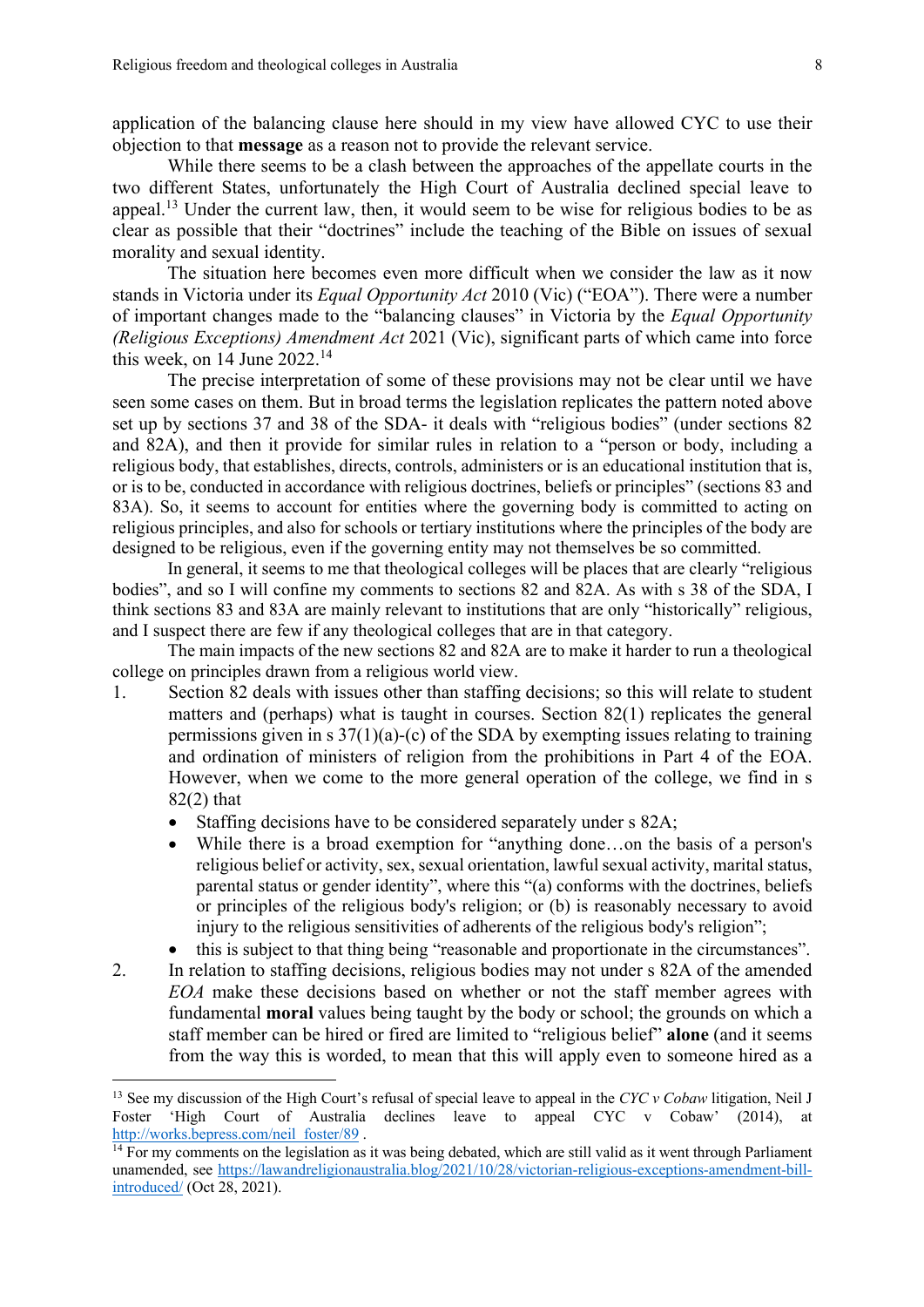"religious studies" teacher.) This rule will also apply (after a further 6 months) to any organisation "providing services funded by the Victorian Government"- s 82B.

3. All religious bodies can *only* make an otherwise "discriminatory" staffing decision based on religious beliefs which is justified by demonstrating that the "inherent requirements" of the position require such a criterion- s 82A(1)(a). The implication is that a secular Victorian tribunal or court will have to determine whether such requirements are applicable by examining the religious beliefs of the body or school for themselves. <sup>15</sup> In addition it will need to be demonstrated (again to whatever secular body has to decide) that this decision is "reasonable and proportionate in the circumstances"- s  $82A(1)(c)$ .

To give some examples about how this will work in relation to staffing: first, someone will have to make a judgement about whether a requirement to live in accordance with the ethos of the college is an "inherent requirement" of the position. Who decides if the church history lecturer, for example, or a psychology academic, or a receptionist, is part of the team conveying important religious messages or modelling a godly life to students or members of the public? Second, however, the college can only make employment decisions if the inherent requirement cannot be met because of "**religious** belief or activity".

Suppose a staff member decides to move in with a de facto partner. The staff member may say, I still believe, I just interpret the scriptures differently to allow me to live the way I choose. The college may see that as a "religious" difference. But a secular court or tribunal may say, no, that is not a religious matter; what you are concerned about is the person's "lawful sexual activity" or "sexual orientation". Thirdly, even if the college overcomes the first two hurdles it will need to show that asking the staff member to stand down is "reasonable and proportionate"! Again, this is a decision that will need to made by a court or tribunal which has no real sympathy for the school's religious ethos.16

Notice that all 3 criteria must be met. Even if the staff member is a "core" theological or Biblical studies lecturer, and so would clearly satisfy para (a), the other criteria will present problems. In fact, let's suppose a Biblical studies teacher at a Christian theological college has become a Muslim, and so meets para (b) as well. Even then, para (c) will need to be considered by a secular tribunal: is it "reasonable and proportionate" to stand down the lecturer? Maybe the person promises to keep using the same lecture notes, while taking every Friday off for prayers at the mosque. The college might be required by a tribunal to allow this Muslim convert to stay as a teacher, all the while (from the college's perspective) undermining the ethos of the college.

Just briefly, I note that a similar restricted view of freedoms given to religious educational bodies has now been adopted in the Australian Capital Territory. Under the *Discrimination Act* 1991 (ACT) s 46 decisions in relation to students and staff can only be made on grounds of religious belief, not on morality grounds. And even in those case, where staffing is concerned, it must be shown that "the discrimination is intended to enable, or better enable, the institution to be conducted in accordance with those doctrines, tenets, beliefs or teachings".

<sup>&</sup>lt;sup>15</sup> See my more detailed analysis of the provisions in my blog post, "Victorian Religious Exceptions Amendment Bill introduced" (Oct 28, 2021) https://lawandreligionaustralia.blog/2021/10/28/victorian-religious-exceptionsamendment-bill-introduced/ .

<sup>&</sup>lt;sup>16</sup> For an article commenting on the question as to when secular courts should be deciding theological questions, see Neil J Foster. "Respecting the Dignity of religious organisations: Courts deciding theology?" *University of Western Australia Law Review* Vol. 47 (2020) p. 175 - 219 at: http://works.bepress.com/neil\_foster/135/ .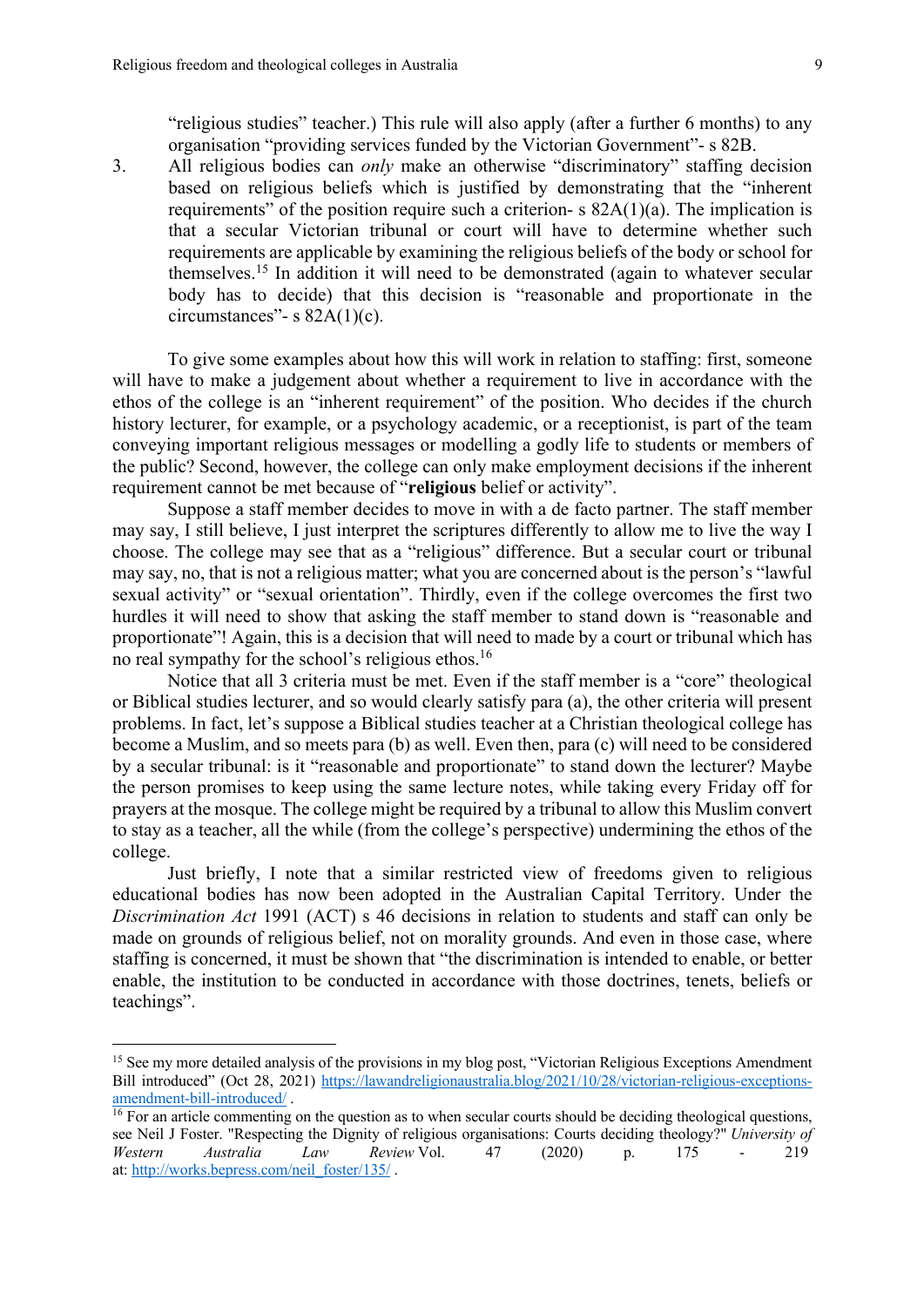It is worth noting that more changes in this area may be ahead in the Australian Capital Territory. The ACT government have released an "Exposure Draft" of a *Discrimination*  Amendment Bill 2022.<sup>17</sup> They have also issued a brief summary.<sup>18</sup> Most of the changes, however, will not relate directly to theological colleges.

In this situation I have recently been exploring whether this sort of law at a State or Territory level might not clash so much with Commonwealth law, that it could be invalid. Under the Constitution s 109 says that where there is a clash between Commonwealth and State law, the State law is rendered inoperative to the extent of the clash. Similar principles apply where there is a clash between over-arching federal law and a Territory law.

There has been no clear decision on this issue in the area of religious freedom and these sort of balancing clauses, but I think, with lower level laws becoming increasingly restrictive, this sort of argument might succeed in the future.<sup>19</sup>

There is one more law which may have a serious impact on religious freedom of theological colleges in Victoria, which is the *Change or Suppression (Conversion) Practices Prohibition Act* 2021 ("CSCPPA") (which commenced operation on 17 Feb 2022).<sup>20</sup>

The core of the legislation is the definition of "change or suppression practice" ("CSP") in s 5. Section 5(1) provides the main definition.

Under s  $5(1)$ :

### **5 Meaning of change or suppression practice**

- (1) In this Act, a **change or suppression practice** means a practice or conduct directed towards a person, whether with or without the person's consent—
	- (a) on the basis of the person's sexual orientation or gender identity; and
	- (b) for the purpose of—
	- (i) changing or suppressing the sexual orientation or gender identity of the person; or
	- (ii) inducing the person to change or suppress their sexual orientation or gender identity.

Each part of this definition is worth noting carefully. Let's consider a situation where a student at a theological college has been experiencing same-sex attraction (or even, as we will see below, a single heterosexual make student experiencing temptation to sleep with his girlfriend.) As part of pastoral care for students, a chaplain then counsels the student to help them not to engage in sexual sin. Could that be unlawful?

• Note that, despite the use of the word "practice" in the phrase being defined, the definition itself picks up "a practice or **conduct**". The word "practice" may imply an ongoing pattern of behaviour; the word "conduct" seems capable of referring to a *single* instance of, say, counselling or advice.

<sup>17</sup> See https://hdp-au-prod-app-act-yoursay-files.s3.ap-southeast-2.amazonaws.com/5916/5405/1134/J2022-244- Discrimination\_Amendment\_Bill\_2022-D06\_Final.PDF .

See https://hdp-au-prod-app-act-yoursay-files.s3.ap-southeast-2.amazonaws.com/5616/5413/0668/Fact\_Sheet -\_Exposure\_Draft\_Discrimination\_Amendment\_Bill\_2022.pdf .

<sup>19</sup> I have had an article on this topic accepted for publication in a new journal, the *Australian Journal of Law and Religion*, which should be available in the next month or so.

<sup>&</sup>lt;sup>20</sup> For a detailed analysis of the provisions, see https://lawandreligionaustralia.blog/2021/01/15/victoriasconversion-practices-bill-is-as-bad-as-they-say-it-is/ (Jan 15, 2021)- the Bill went through Parliament unchanged after these comments were made, and was then delayed in coming into operation for about a year. Some of the material in the main text is reproduced from those earlier comments with slight updating.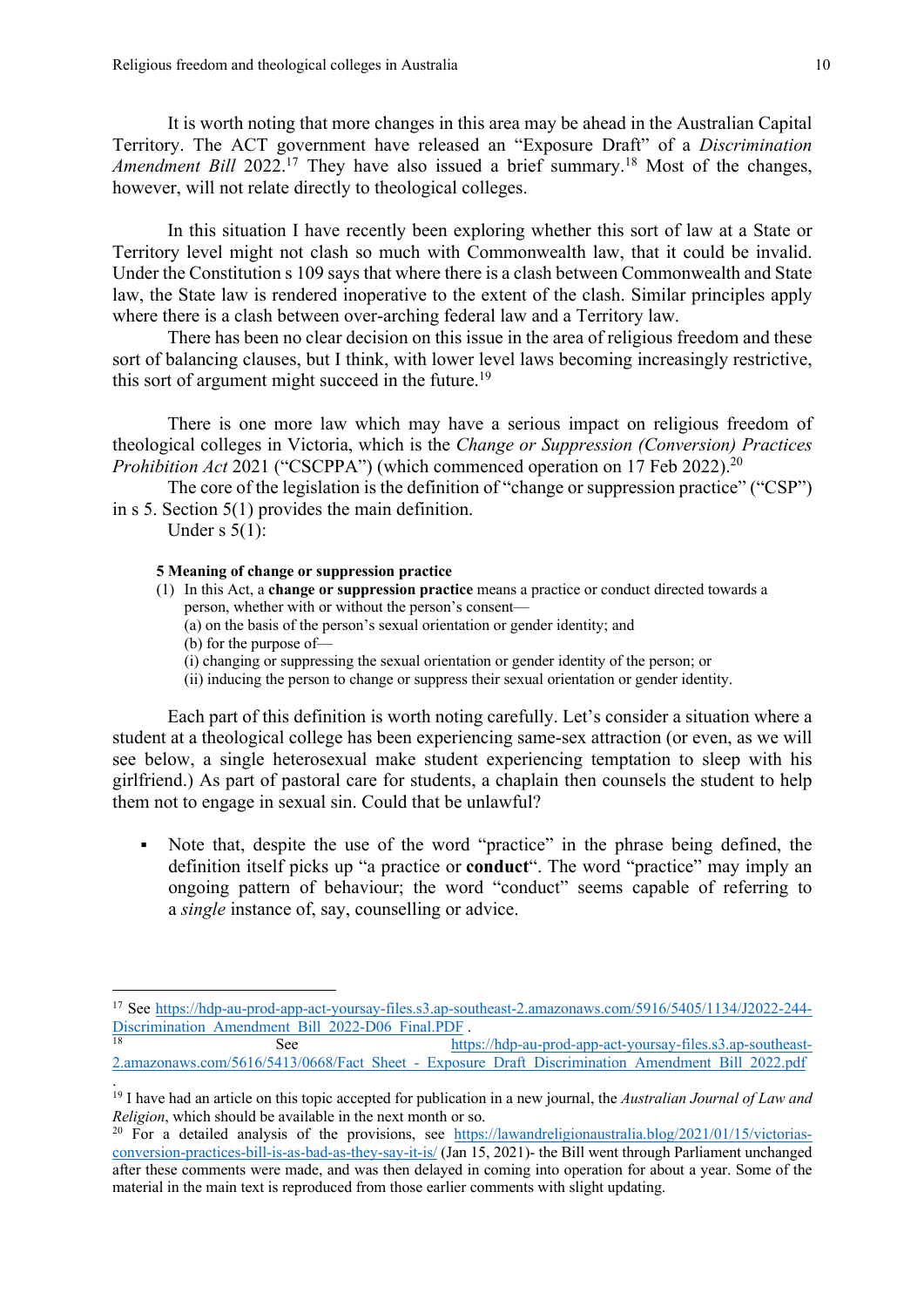- The relevant practice or conduct must be "directed towards" a person. There may be scope for arguing that this does not cover a "mutual conversation", but the next part of the definition makes this harder to argue.
- The phrase "whether with or without the person's consent" is shocking. It means that a conversation or course of conduct which has actually been **invited** by a person seeking assistance in overcoming what they see as an undesired temptation, may still be unlawful.
- The relevant conduct must have been entered into "on the basis of" the person's sexual orientation or gender identity. One argument that might be put would be to say that a conversation conveying the Bible's view that sex should be reserved for the context of a male/female marriage, would be one that would be identical whether the person concerned was heterosexual or homosexual. The *activity*, not the "orientation", would be the basis for the conversation. But such an argument would probably not be successful due to the definition of "sexual orientation" relied on by the legislation. The phrase is explicitly said to mean a person's "intimate or sexual relations with" other persons. Hence any suggestion that someone should behave in a particular way in their sexual *activity* with others, could be seen to be "on the basis of" the person's "sexual *orientation*".
- The conduct must, further, be for one of two purposes. One purpose is "changing or suppressing the sexual orientation or gender identity of the person". The other is "inducing" the person to make such a change- presumably the difference is that in the second option the person themselves will be persuaded to make the change, but in the first this change is somehow made independent of their will? In any event, the goal of the relevant conduct will be a change of orientation or gender identity, or "suppression" of such. In terms of orientation, the definition noted above seems to imply that any advice to a person that God's will is that they should be "chaste" and not engage in sexual activity outside a man/woman marriage, can be seen to be at least a "suppression" (or an "inducement" of suppression) of their "intimate or sexual relations" with another person.

The effect of the above is that a "CSP" can be a one-off discussion with someone, which may have been initiated by the person themselves, where they are told of the Bible's teaching on sex and encouraged to obey its teachings. In the explanatory material issued by the Government there was an attempt to downplay this impact on the religious freedom (of both the person seeking counsel, and the counsellor) by saying that the definition would not apply to "general discussions of religious beliefs around sexual orientation or gender identity that aim to **explain** these beliefs and not change or suppress a person's sexual orientation or gender identity" (emphasis added; taken from the "statement of compatibility" filed by the Government in Parliament). But the fact is that there are very few situations where someone has sought counsel from a Christian pastor where that person would simply "explain" the faith without encouraging the other person to obey what the Bible says. Indeed, the Bible itself warns against simply grasping the content of the word without obeying it:

 $22$  But be doers of the word, and not hearers only, deceiving yourselves. *James 1:22 (ESV)*

At the heart of the Act, then, a "conversion or suppression practice" can be seen to include Person A speaking to Person B, at Person B's *own request*, to explain the teaching of the Bible and to encourage Person B to live in accordance with it. Indeed, it has to be said that the definition is so broad ("sexual orientation", for example, including attraction to, and sexual activity with, persons of a different gender) that it would cover a chaplain telling a male student that he ought not to have sex with his girlfriend.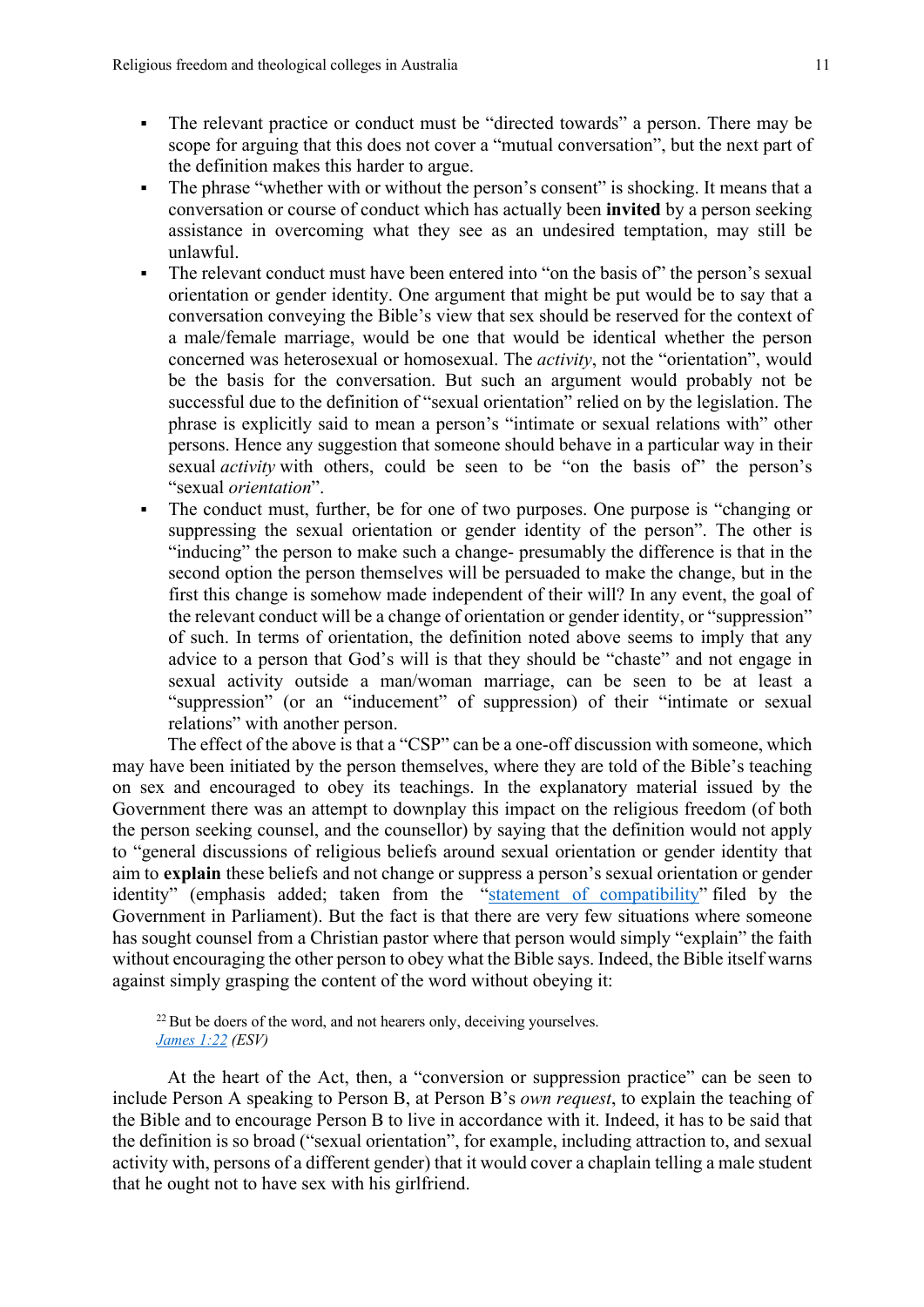That these scenarios are not imaginary can be seen from guidance issues by the Victorian Equal Opportunity and Human Rights Commission now that the law is in force:

### **Examples of illegal practices**

…

Practices that would be considered illegal under the Act include:

- a religious leader meeting one-to-one and pressuring a member of their congregation to suppress and ignore their feelings of same-sex attraction by practising celibacy;

- a religious leader tells a member of their congregation that they will be excommunicated if they continue their same-sex relationship.

Of course "pressure" is not good; but the first example would clearly seem to capture someone being encouraged by a chaplain to live in accordance with the Bible's teaching, and the second a discussion where a student would be warned that they could not continue in their studies if they openly defy the Bible's teaching.

These are draconian laws which would penalise ordinary Christian counselling and prayer conducted on Biblical principles with the permission of a person seeking help. Over in the UK, the Victorian laws are being portrayed as "best practice" as activists seek to introduce similar provisions there. The Christian Institute has published advice prepared by a QC which notes that, if implemented in the UK, many features of the Victorian law would be regarded as in breach of human rights law in force there.<sup>21</sup> Here in Australia there may be some parts of the law which conflict with Commonwealth law, but that is less clear where the law is not explicitly dealing with "discrimination" as the other Victorian laws noted above do. So the law will need to be endured and, if contrary to the Bible's teaching, we may reach the point where we have to resist it.

There are a number of other features of the legislation which I don't have time to cover here. But let me add one final comment. The legislation purports to extend its reach, not only to Victoria, but to other jurisdictions around Australia. Section 8 of the CSCPPA provides:

- 8 Extra-territorial application
- (1) This section applies if—
- (a) a person engages in conduct outside, or partly outside, Victoria; and
- (b) there is a real and substantial link between the conduct and Victoria.
- (2) This Act has effect in relation to the conduct as if it had been engaged in wholly within Victoria.

So, in theory, if a theological college in another part of Australia operates online by, for example, providing one to one counselling for remote students in Victoria, then it may engage in unlawful activity under Victorian law by running a Zoom session with a counsellor in another jurisdiction. As with other provisions under the Act, it will usually not be a criminal offence (such requires evidence of "injury" or "serious injury" and will usually only arise after an extended course of action, I think), but this may give rise to a decision by the VEOHRC to conduct an investigation of some sort, especially if the college has a local branch in Victoria.

# 3. The Religious Discrimination Bill and proposed amendments

All of you are no doubt aware that there was a Bill presented to Federal Parliament in the last months of the former Coalition government which would have addressed religious

<sup>&</sup>lt;sup>21</sup> See https://www.christian.org.uk/human-rights-implications-of-proposals-to-ban-conversion-therapy/.